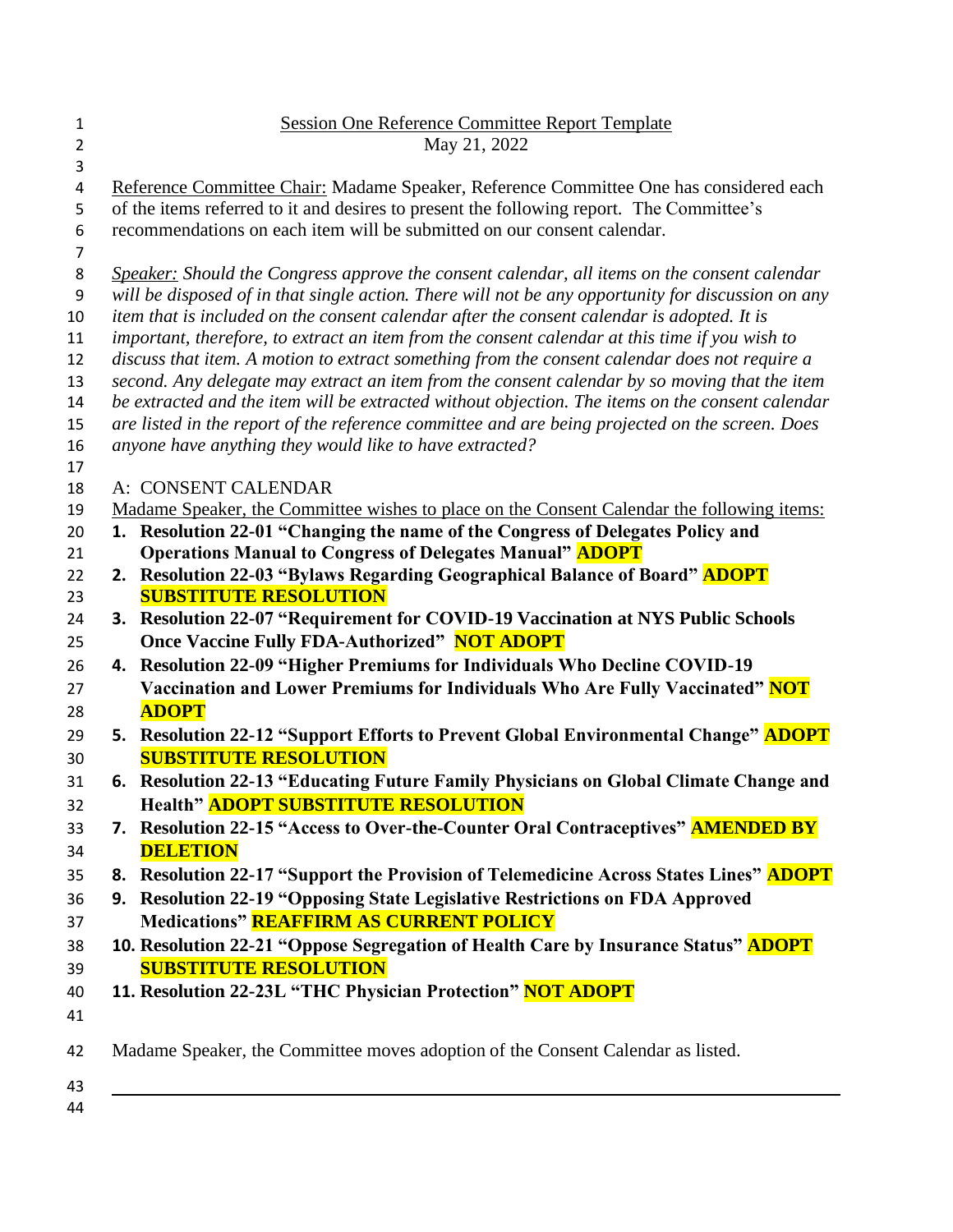| 1                                                        | Madame Speaker, the Committee considered Item 1 on the Consent Calendar, Resolution 22-01:                                                                                                                                                                                                                                                                                                                                                                                                                                                                                                                                                                                                                                                                                                                                                                                  |
|----------------------------------------------------------|-----------------------------------------------------------------------------------------------------------------------------------------------------------------------------------------------------------------------------------------------------------------------------------------------------------------------------------------------------------------------------------------------------------------------------------------------------------------------------------------------------------------------------------------------------------------------------------------------------------------------------------------------------------------------------------------------------------------------------------------------------------------------------------------------------------------------------------------------------------------------------|
| $\overline{2}$<br>3<br>4                                 | Changing the name of the Congress of Delegates Policy and Operations<br>SUBJECT:<br><b>Manual to Congress of Delegates Manual</b>                                                                                                                                                                                                                                                                                                                                                                                                                                                                                                                                                                                                                                                                                                                                           |
| 5<br>6<br>7                                              | RESOLVED, that the bylaws be amended to rename the Congress of Delegates Policy and<br>Operations Manual to Congress of Delegates Manual (COD Manual).                                                                                                                                                                                                                                                                                                                                                                                                                                                                                                                                                                                                                                                                                                                      |
| 8<br>9<br>10                                             | All testimony was in support and there was no existing policy which existed so we will be<br>establishing this as policy. Recommend to adopt as written.                                                                                                                                                                                                                                                                                                                                                                                                                                                                                                                                                                                                                                                                                                                    |
| 11<br>12                                                 | Madame Speaker, the Committee recommends Resolution 22-01 BE ADOPTED.                                                                                                                                                                                                                                                                                                                                                                                                                                                                                                                                                                                                                                                                                                                                                                                                       |
| 13<br>14<br>15                                           | Madame Speaker, the Committee considered Item 2 on the Consent Calendar, Resolution 22-03:                                                                                                                                                                                                                                                                                                                                                                                                                                                                                                                                                                                                                                                                                                                                                                                  |
| 16                                                       | <b>Bylaws Regarding Geographical Balance of Board</b><br>SUBJECT:                                                                                                                                                                                                                                                                                                                                                                                                                                                                                                                                                                                                                                                                                                                                                                                                           |
| 17<br>18                                                 | RESOLVED that the New York State Academy of Family Physicians bylaws should be amended<br>to formally establish and authorize use of geographic location in filling offices, and be it further                                                                                                                                                                                                                                                                                                                                                                                                                                                                                                                                                                                                                                                                              |
| 19<br>20<br>21<br>22                                     | RESOLVED that the New York State Academy of Family Physicians bylaws are amended<br>pursuant to the following:                                                                                                                                                                                                                                                                                                                                                                                                                                                                                                                                                                                                                                                                                                                                                              |
| 23<br>24                                                 | Amendment to the Bylaws of the New York State Academy of Family Physicians                                                                                                                                                                                                                                                                                                                                                                                                                                                                                                                                                                                                                                                                                                                                                                                                  |
| 25<br>26<br>27                                           | Material in italics represents new language. Material crossed out is existing language which<br>would be deleted.                                                                                                                                                                                                                                                                                                                                                                                                                                                                                                                                                                                                                                                                                                                                                           |
| 28<br>29<br>30                                           | The Bylaws of the NYSAFP are hereby amended by adding a new section 5 to Chapter 6 and by<br>amending Chapter 7, Section 11. The amended Bylaws would read:                                                                                                                                                                                                                                                                                                                                                                                                                                                                                                                                                                                                                                                                                                                 |
| 31<br>32<br>33<br>34<br>35<br>36<br>37<br>38<br>39<br>40 | <b>Section 5.</b> The Academy leadership has tried to assure geographic balance in the composition of<br>the Board of Directors, in the presidency and in the delegation to the AAFP Congress of<br>Delegates. Downstate New York is generally considered to be New York City, Long Island and<br>Westchester County. Everywhere else in the state is considered to be upstate. To achieve<br>geographic balance, Student and Resident representatives to the Board shall be divided equally<br>among upstate and downstate members of these membership categories. Also, the delegation<br>to the American Academy of Family Physicians Congress of Delegates shall be comprised of an<br>upstate delegate and alternate and a downstate delegate and alternate. The office of president-<br>elect shall rotate annually between an upstate member and a downstate member. |
| 41<br>42                                                 | Chapter 7, Section 11 is hereby amended to read:                                                                                                                                                                                                                                                                                                                                                                                                                                                                                                                                                                                                                                                                                                                                                                                                                            |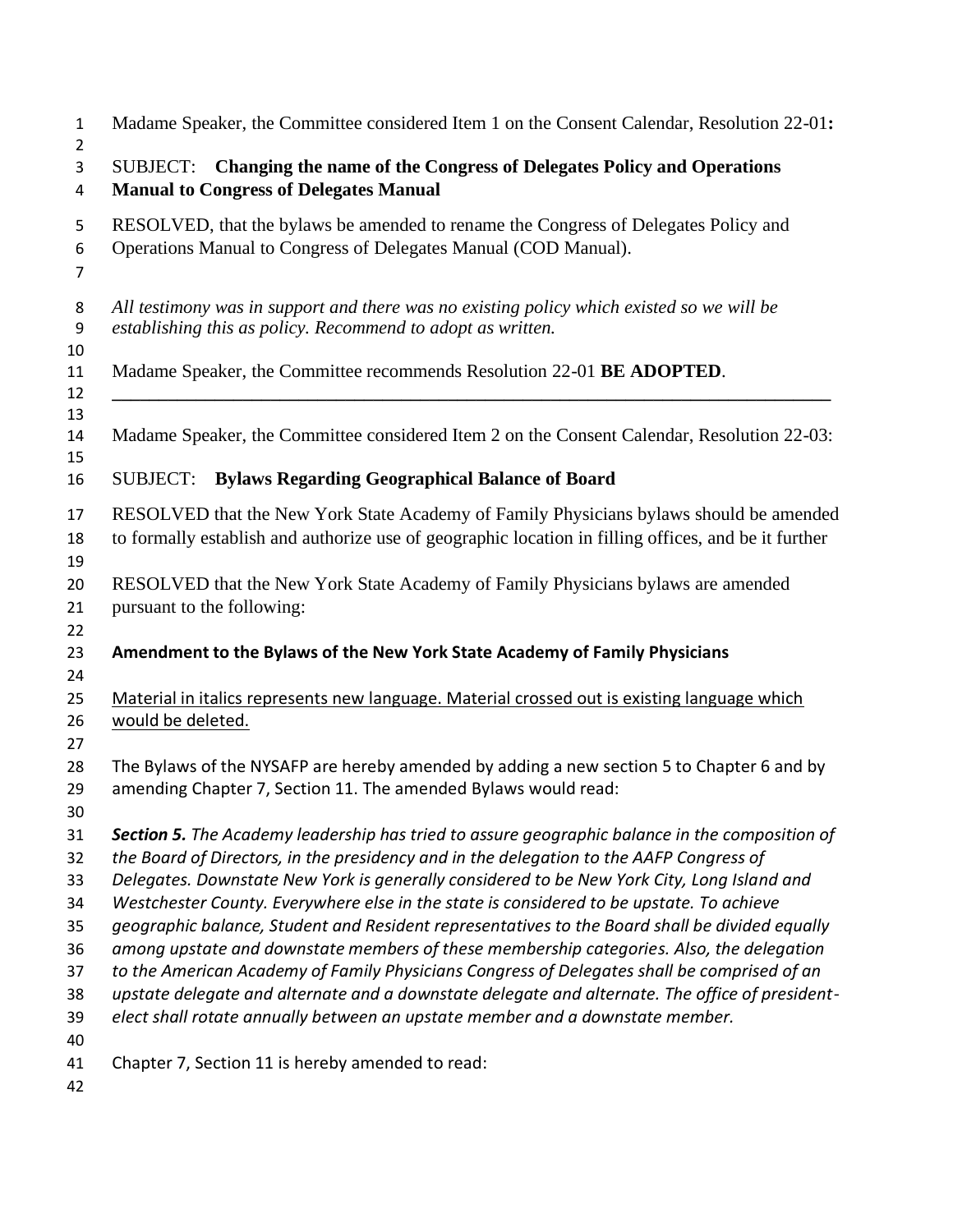**Section 11**. The term of office of delegates and alternate delegates to the American Academy of Family Physicians Congress of Delegates is for two (2) years, to be staggered in such a way that one (1) delegate and one (1) alternate delegate are elected each year. *Furthermore, each election of a delegate and alternate shall reflect the geographic balance required by Chapter 6, Section 5 of these Bylaws.* In the event that a delegate is unable to act or is prevented from acting, the first alternate to replace a delegate shall be the alternate senior in years of service in 7 the Congress of Delegates of the American Academy of Family Physicians alternate delegate from the same geographic region as the delegate who vacates the office shall become the new delegate and shall complete the term of the delegate who has vacated the office. In the event that a delegate resigns, is elected to the American Academy of Family Physicians Board, or otherwise leaves office, such alternate will succeed the delegate and a vacancy will exist in the office of alternate delegate. Such vacancy shall be filled pursuant to Chapter 6, Section 4 of these bylaws. The delegates elected to represent this Academy at the Congress of Delegates of 14 the American Academy of Family Physicians are expected to have had prior experience on the Board of Directors of the New York State Academy of Family Physicians, or prior experience on 16 a committee or commission of the American Academy of Family Physicians and shall be required to present such resolutions as have been passed by the Congress of Delegates or Board of Directors of this Academy of Family Physicians. They shall furthermore speak for the adoption of the resolutions they present. The delegates shall be depended upon to use their judgment considering the good and welfare of the New York State Academy of Family Physicians in acting upon any motions and resolutions about which they have not been instructed. The delegates shall submit a report to the Board of Directors. Such report is to be submitted within thirty (30) days after the meeting of the American Academy of Family Physicians to the secretary who will present it to the Board of Directors. The report will be published in the succeeding issue of the periodic publication of the NYSAFP. The delegates and alternate delegates to AAFP shall be members of the Board of Directors. Alternate delegates should attend the meeting of the Congress of Delegates of the American Academy of Family Physicians and be prepared to assume duties, obligations, and rights of said delegates. *-The testimony was split on this resolution with a slight edge to support. Discussion focused on this having been a longstanding but informal tradition throughout the years. Questions were raised by the reference committee over why the section regarding prior experience with NYSAFP/ AAFP commissions and committees was crossed out, as it is a reasonable prerequisite and there was not any testimony on this portion of the proposed change. The committee received* 

 *clarification from Dr. Mumford regarding this particular phrase and the reference committee requested that this be left in as a reasonable expectation. The reference committee recommended* 

*a substitute resolution reflecting this change.* 

*-*Adopt substitute resolution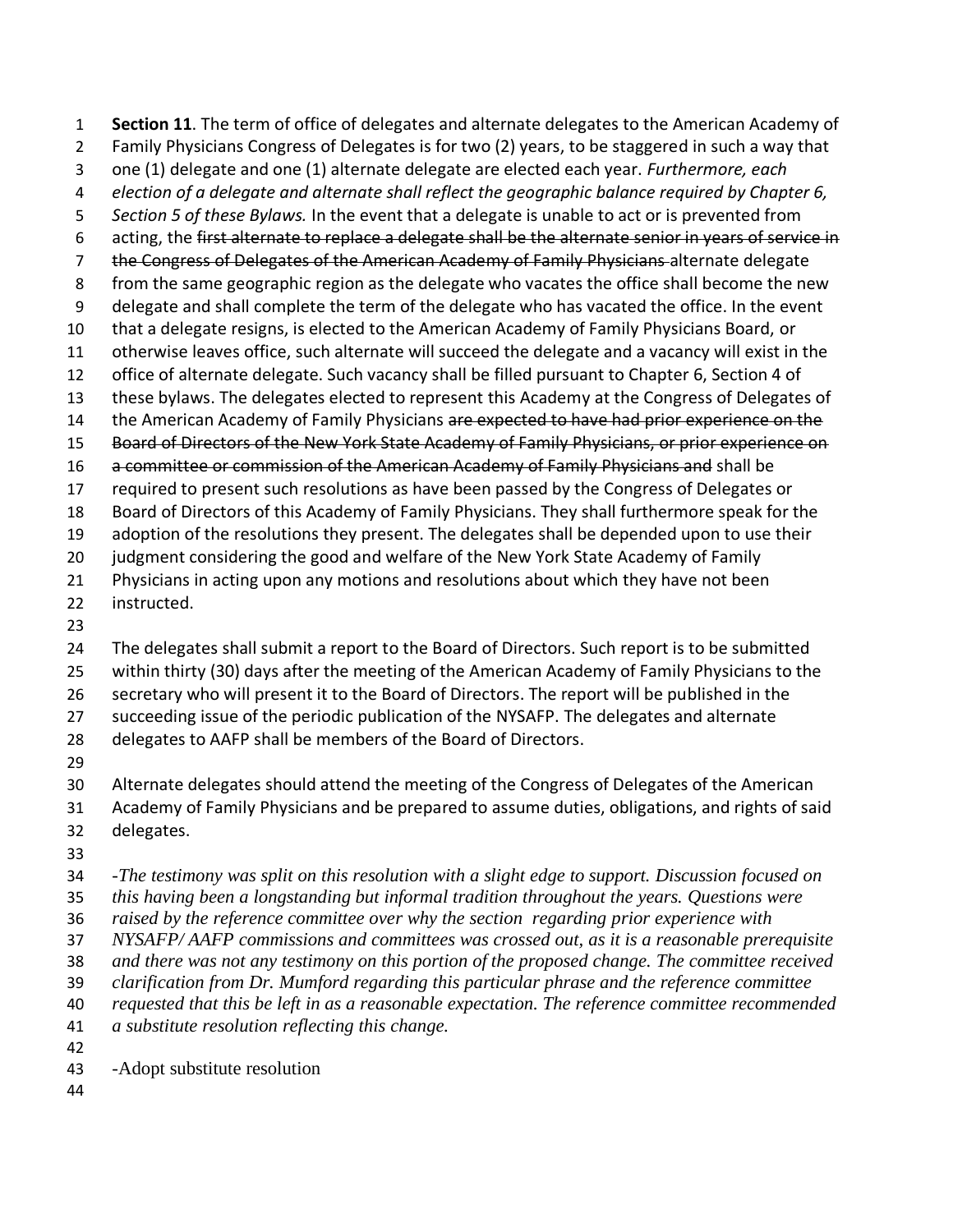RESOLVED that the New York State Academy of Family Physicians bylaws should be amended to formally establish and authorize use of geographic location in filling offices, and be it further RESOLVED that the New York State Academy of Family Physicians bylaws are amended pursuant to the following: **Amendment to the Bylaws of the New York State Academy of Family Physicians** Material in italics represents new language. Material crossed out is existing language which would be deleted. The Bylaws of the NYSAFP are hereby amended by adding a new section 5 to Chapter 6 and by amending Chapter 7, Section 11. The amended Bylaws would read: *Section 5. The Academy leadership has tried to assure geographic balance in the composition of the Board of Directors, in the presidency and in the delegation to the AAFP Congress of Delegates. Downstate New York is generally considered to be New York City, Long Island and Westchester County. Everywhere else in the state is considered to be upstate. To achieve geographic balance, Student and Resident representatives to the Board shall be divided equally among upstate and downstate members of these membership categories. Also, the delegation to the American Academy of Family Physicians Congress of Delegates shall be comprised of an upstate delegate and alternate and a downstate delegate and alternate. The office of president- elect shall rotate annually between an upstate member and a downstate member.*  Chapter 7, Section 11 is hereby amended to read: **Section 11**. The term of office of delegates and alternate delegates to the American Academy of Family Physicians Congress of Delegates is for two (2) years, to be staggered in such a way that one (1) delegate and one (1) alternate delegate are elected each year. *Furthermore, each election of a delegate and alternate shall reflect the geographic balance required by Chapter 6, Section 5 of these Bylaws.* In the event that a delegate is 34 unable to act or is prevented from acting, the first alternate to replace a delegate shall be the alternate senior in years of service in the Congress of Delegates of the American 36 Academy of Family Physicians-alternate delegate from the same geographic region as the delegate who vacates the office shall become the new delegate and shall complete the term of the delegate who has vacated the office. In the event that a delegate resigns, is elected to the American Academy of Family Physicians Board, or otherwise leaves office, such alternate will succeed the delegate and a vacancy will exist in the office of alternate delegate. Such vacancy shall be filled pursuant to Chapter 6, Section 4 of these bylaws. The delegates elected to represent this Academy at the Congress of 43 Delegates of the American Academy of Family Physicians are expected to have had prior 44 experience on the Board of Directors of the New York State Academy of Family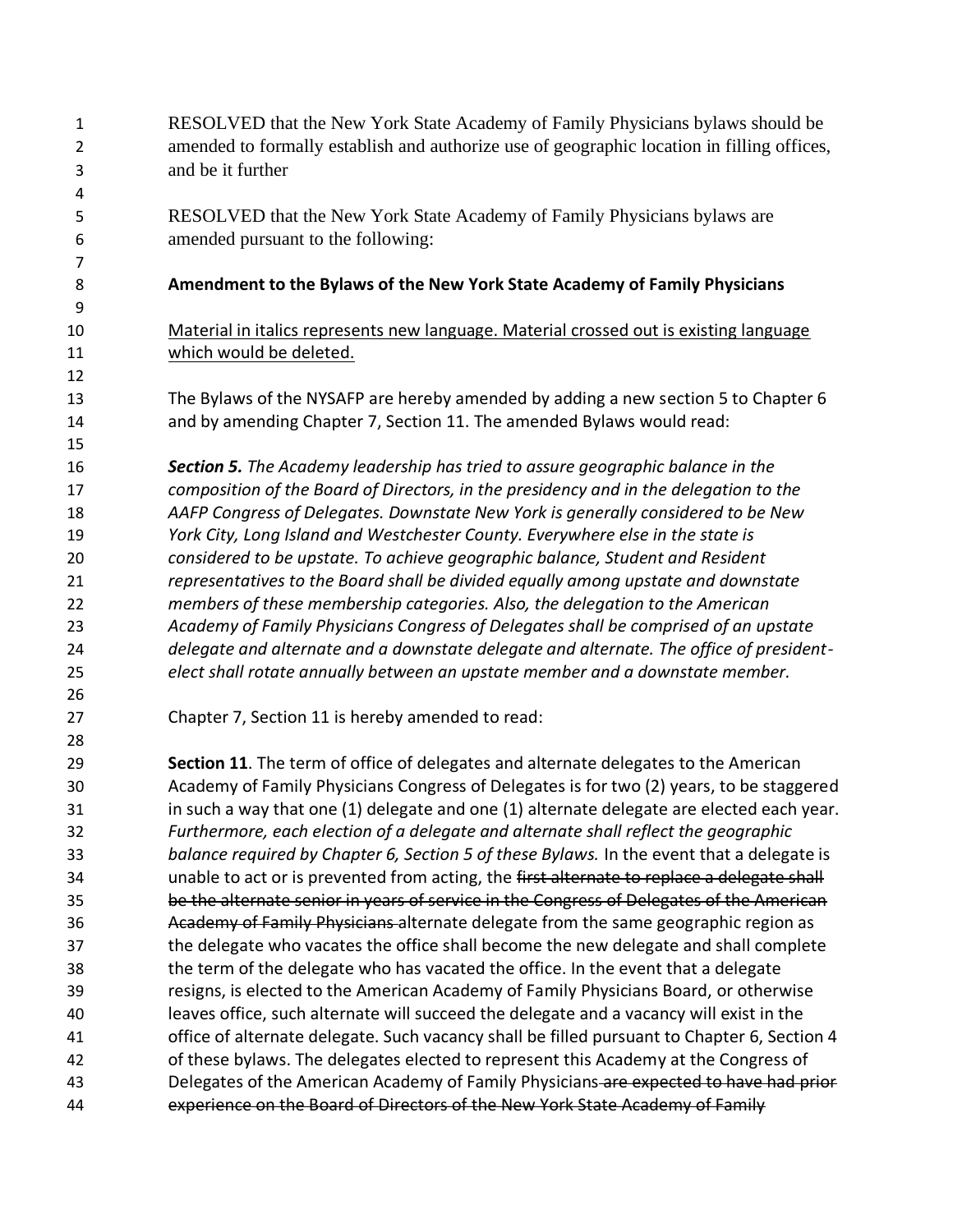| $\mathbf{1}$<br>$\overline{2}$<br>3 | Physicians, or prior experience on a committee or commission of the American Academy<br>of Family Physicians and are expected to have had prior experience on the board of the<br>New York State Academy of Family Physicians, or prior experience on a committee or |
|-------------------------------------|----------------------------------------------------------------------------------------------------------------------------------------------------------------------------------------------------------------------------------------------------------------------|
| 4                                   | commission of the American Academy of Family Physicians shall be required to present                                                                                                                                                                                 |
| 5                                   | such resolutions as have been passed by the Congress of Delegates or Board of Directors                                                                                                                                                                              |
| 6                                   | of this Academy of Family Physicians. They shall furthermore speak for the adoption of                                                                                                                                                                               |
| $\overline{7}$                      | the resolutions they present. The delegates shall be depended upon to use their                                                                                                                                                                                      |
| 8                                   | judgment considering the good and welfare of the New York State Academy of Family                                                                                                                                                                                    |
| 9                                   | Physicians in acting upon any motions and resolutions about which they have not been                                                                                                                                                                                 |
| 10                                  | instructed.                                                                                                                                                                                                                                                          |
| 11                                  |                                                                                                                                                                                                                                                                      |
| 12                                  | The delegates shall submit a report to the Board of Directors. Such report is to be                                                                                                                                                                                  |
| 13                                  | submitted within thirty (30) days after the meeting of the American Academy of Family                                                                                                                                                                                |
| 14                                  | Physicians to the secretary who will present it to the Board of Directors. The report will                                                                                                                                                                           |
| 15                                  | be published in the succeeding issue of the periodic publication of the NYSAFP. The                                                                                                                                                                                  |
| 16                                  | delegates and alternate delegates to AAFP shall be members of the Board of Directors.                                                                                                                                                                                |
| 17                                  |                                                                                                                                                                                                                                                                      |
| 18                                  | Alternate delegates should attend the meeting of the Congress of Delegates of the                                                                                                                                                                                    |
| 19                                  | American Academy of Family Physicians and be prepared to assume duties, obligations,                                                                                                                                                                                 |
| 20<br>21                            | and rights of said delegates.                                                                                                                                                                                                                                        |
| 23<br>24<br>25                      | <b>RESOLUTION.</b>                                                                                                                                                                                                                                                   |
| 26<br>27                            | Madame Speaker, the Committee considered Item 3 on the Consent Calendar, Resolution 22-07:                                                                                                                                                                           |
| 28<br>29                            | <b>Requirement for COVID-19 Vaccination at NYS Public Schools Once Vaccine</b><br><b>SUBJECT:</b><br><b>Fully FDA-Authorized</b>                                                                                                                                     |
| 30                                  | RESOLVED that the New York State Academy of Family Physicians (NYSAFP) supports                                                                                                                                                                                      |
| 31                                  | legislative action for a COVID-19 vaccine requirement for public school attendance for children                                                                                                                                                                      |
| 32                                  | age 5 years and older in NY State, once the FDA grants "full approval" (not just emergency or                                                                                                                                                                        |
| 33                                  | EUA) for COVID-19 vaccination for this age group, and be it further                                                                                                                                                                                                  |
| 34                                  |                                                                                                                                                                                                                                                                      |
| 35                                  | RESOLVED, the New York State Academy of Family Physicians (NYSAFP) delegates to the                                                                                                                                                                                  |
| 36                                  | American Academy of Family Physicians (AAFP) Congress of Delegates introduce a resolution                                                                                                                                                                            |
| 37                                  | directing the AAFP to develop a policy supporting a nationwide COVID-19 vaccine requirement                                                                                                                                                                          |
| 38                                  | for public school attendance for children 5 years and older, once the FDA grants "full approval"                                                                                                                                                                     |
| 39                                  | (not just emergency or EUA) for COVID-19 vaccination for this age group.                                                                                                                                                                                             |
| 40                                  |                                                                                                                                                                                                                                                                      |
| 41                                  | -Testimony was in opposition due to political pressure, legal concerns, and the need for                                                                                                                                                                             |
| 42                                  | additional data regarding childhood COVID vaccination. Committee recommends not adopting.                                                                                                                                                                            |
| 43                                  |                                                                                                                                                                                                                                                                      |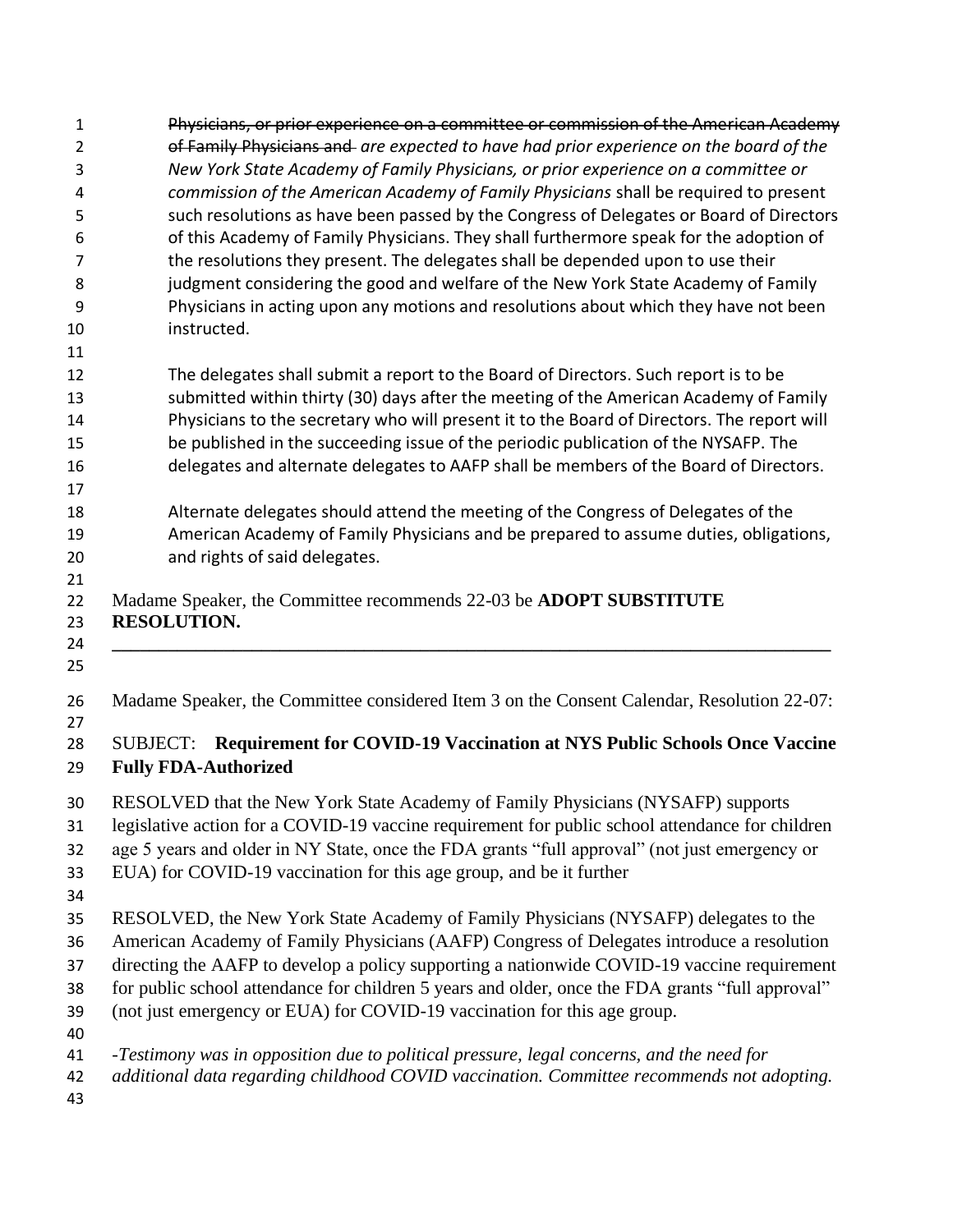Madame Speaker, the Committee recommends Resolution 22-07 **NOT BE ADOPTED**.  $\begin{array}{c} 1 \\ 2 \\ 3 \end{array}$ 

**\_\_\_\_\_\_\_\_\_\_\_\_\_\_\_\_\_\_\_\_\_\_\_\_\_\_\_\_\_\_\_\_\_\_\_\_\_\_\_\_\_\_\_\_\_\_\_\_\_\_\_\_\_\_\_\_\_\_\_\_\_\_\_\_\_\_\_\_\_\_\_\_\_\_\_\_\_**

| 4        | Madame Speaker, the Committee considered Item 4 on the Consent Calendar, Resolution 22-09:                                               |
|----------|------------------------------------------------------------------------------------------------------------------------------------------|
| 5        |                                                                                                                                          |
| 6<br>7   | SUBJECT: Higher Premiums for Individuals Who Decline COVID-19 Vaccination and<br>Lower Premiums for Individuals Who Are Fully Vaccinated |
|          |                                                                                                                                          |
| 8        |                                                                                                                                          |
| 9        | RESOLVED that the New York State Academy of Family Physicians (NYSAFP) will advocate                                                     |
| 10       | that health and life insurance companies offer lower premiums/cost of coverage for adolescents                                           |
| 11       | and adults who do receive COVID-19 vaccination, as opposed to those who are eligible and                                                 |
| 12       | decline this vaccine. Alternatively they may charge higher premiums to insured adolescents and                                           |
| 13       | adults that are eligible and not "fully vaccinated" against COVID-19, using current CDC                                                  |
| 14       | guidelines to define "fully vaccinated" and, be it further                                                                               |
| 15       |                                                                                                                                          |
| 16       | RESOLVED that the New York State Academy of Family Physicians (NYSAFP) will bring a                                                      |
| 17       | resolution to the American Academy of Family Physicians (AAFP) Congress of Delegates                                                     |
| 18       | directing the AAFP advocate for health and life insurance companies offer lower premiums/cost                                            |
| 19       | of coverage for adolescents and adults who do receive COVID-19 vaccination, as opposed to                                                |
| 20       | those who are eligible and decline this vaccine, using current CDC guidelines to define "fully                                           |
| 21       | vaccinated."                                                                                                                             |
| 22       |                                                                                                                                          |
| 23       | -Testimony was overwhelmingly in opposition to this resolution. Support was found for its intent,                                        |
| 24       | but it is not a feasible recommendation. The committee recommends not adopting this resolution.                                          |
| 25<br>26 | Madame Speaker, the Committee recommends Resolution 22-09 NOT BE ADOPTED.                                                                |
| 27       |                                                                                                                                          |
| 28       |                                                                                                                                          |
| 29       | Madame Speaker, the Committee considered Item 6 on the Consent Calendar, Resolution 22-12:                                               |
| 30       |                                                                                                                                          |
| 31       | <b>Support Efforts to Prevent Global Environmental Change</b><br><b>SUBJECT:</b>                                                         |
| 32       |                                                                                                                                          |
| 33       | RESOLVED that the New York State Academy of Family Physicians (NYSAFP) support public                                                    |
| 34       | policies in New York that address BROADLY how to prevent future environmental change and                                                 |
| 35       | the inequity of the impact of climate change on health outcomes.                                                                         |
| 36       |                                                                                                                                          |
| 37       | -Testimony was primarily in support of this resolution, however, some of the language was                                                |
| 38       | unclear. The reference committee felt that changes to the language of the resolution could be                                            |
| 39       | made to make the resolution more concise. The committee recommends adopting the substitute                                               |
| 40       | resolution:                                                                                                                              |
| 41       |                                                                                                                                          |
| 42       | RESOLVED that the New York State Academy of Family Physicians (NYSAFP) support                                                           |
| 43<br>44 | public policies in New York that address BROADLY-preventing future changes that                                                          |
|          |                                                                                                                                          |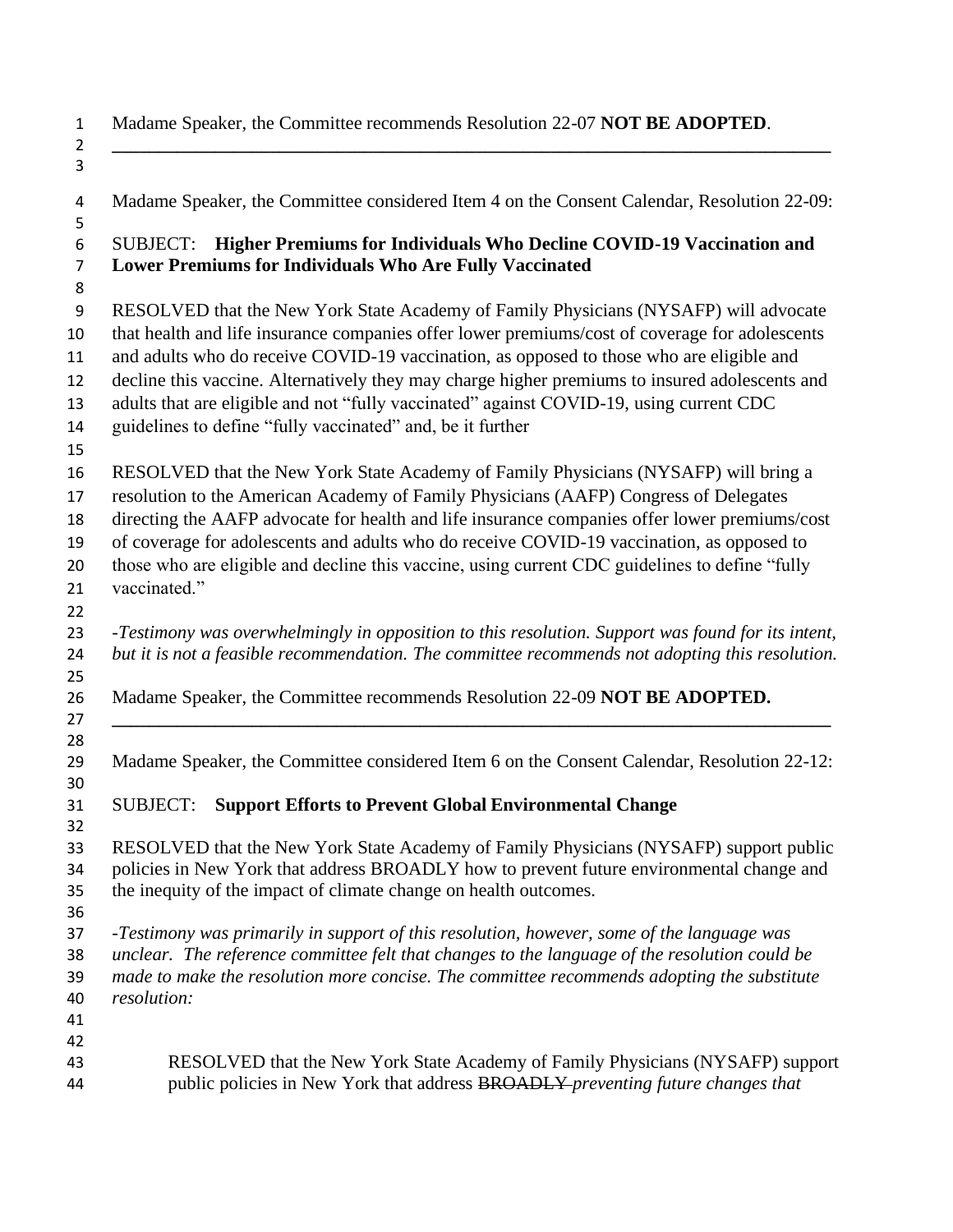| $\mathbf{1}$<br>$\overline{2}$         | could negatively impact the environment and the inequity of the impact of climate change<br>on health outcomes.                                                                                    |
|----------------------------------------|----------------------------------------------------------------------------------------------------------------------------------------------------------------------------------------------------|
| 3<br>$\overline{\mathbf{4}}$<br>5<br>6 | Madame Speaker, the Committee recommends Resolution 22-12 ADOPT SUBSTITUTE<br><b>RESOLUTION.</b>                                                                                                   |
| $\overline{7}$<br>8                    |                                                                                                                                                                                                    |
| 9<br>10                                | Madame Speaker, the Committee considered Item 7 on the Consent Calendar, Resolution 22-13:                                                                                                         |
| 11<br>12                               | <b>Educating Future Family Physicians on Global Climate Change and Health</b><br><b>SUBJECT:</b>                                                                                                   |
| 13                                     | RESOLVED that the New York State Academy of Family Physicians encourage every New                                                                                                                  |
| 14                                     | York State family medicine residency program and medical school to educate future physicians                                                                                                       |
| 15                                     | on the connection between climate change and health and their role in addressing the topic with                                                                                                    |
| 16                                     | their patients.                                                                                                                                                                                    |
| 17<br>18                               | - Testimony was overwhelmingly in support of the intent of this resolution, but not the language                                                                                                   |
| 19                                     | of the resolution as written. We agree that education on climate change is important for our                                                                                                       |
| 20                                     | physicians however, the extent to which patients should be educated during their medical care                                                                                                      |
| 21                                     | encounters was a concern. We recommend removing the words 'with their patients' in the                                                                                                             |
| 22                                     | resolve and adopting a substitute resolution.                                                                                                                                                      |
| 23                                     |                                                                                                                                                                                                    |
| 24<br>25                               | RESOLVED that the New York State Academy of Family Physicians encourage every<br>New York State family medicine residency program and medical school to educate future                             |
| 26                                     | physicians on the connection between climate change and health and their role in                                                                                                                   |
| 27                                     | addressing the topic with their patients.                                                                                                                                                          |
| 28                                     | Madame Speaker, the Committee recommends Resolution 22-13 be ADOPT SUBSTITUTE                                                                                                                      |
| 29<br>30                               | <b>RESOLUTION.</b>                                                                                                                                                                                 |
| 31                                     |                                                                                                                                                                                                    |
| 32                                     |                                                                                                                                                                                                    |
| 33                                     | Madame Speaker, the Committee considered Item 8 on the Consent Calendar, Resolution 22-15:                                                                                                         |
| 34                                     |                                                                                                                                                                                                    |
| 35<br>36                               | <b>Access to Over-the-Counter Oral Contraceptives</b><br><b>SUBJECT:</b>                                                                                                                           |
| 37                                     | RESOLVED that the New York State delegates to the American Academy of Family Physicians                                                                                                            |
| 38                                     | (AAFP) Congress of Delegates will bring a resolution to the AAFP to support the application of                                                                                                     |
| 39                                     | drug manufacturers to the U.S. Food and Drug Administration for approval of current                                                                                                                |
| 40                                     | prescription oral contraceptives to be accessed over-the-counter, and, be it further                                                                                                               |
| 41                                     |                                                                                                                                                                                                    |
| 42                                     | RESOLVED that the New York State delegates to the American Academy of Family Physicians                                                                                                            |
| 43                                     | (AAFP) Congress of Delegates will bring a resolution to the AAFP to support further research on                                                                                                    |
| 44<br>45                               | the use of over-the-counter and non-physician prescribed oral contraceptives as well as develop a<br>report that focuses on a cost-benefit analysis of the implementation of over-the-counter oral |
|                                        |                                                                                                                                                                                                    |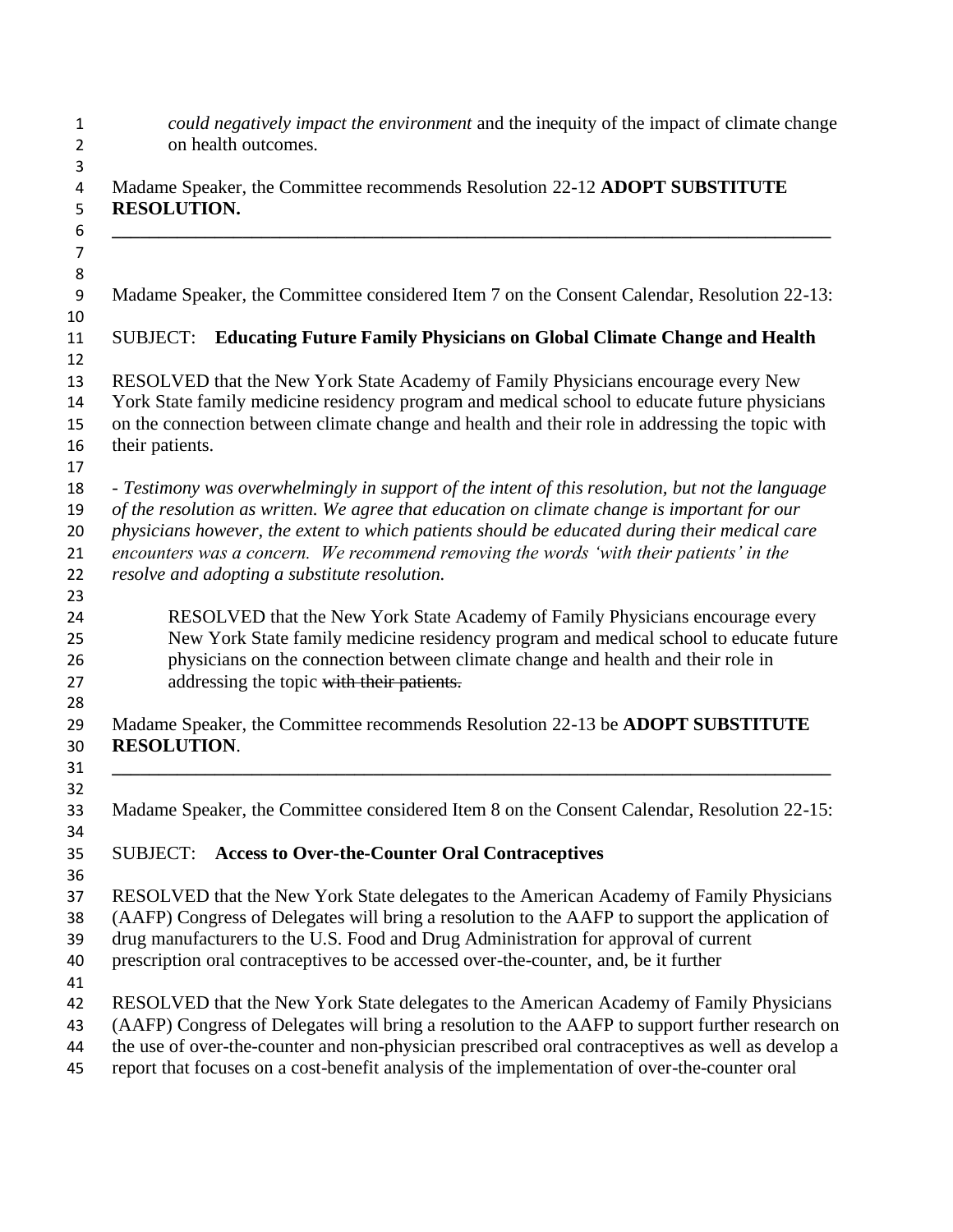| $\mathbf{1}$<br>$\overline{2}$ | contraceptives on factors including prevention of pregnancy and women's education, poverty<br>status, and overall health outcomes to be presented to AAFP membership.                                                                                                                           |
|--------------------------------|-------------------------------------------------------------------------------------------------------------------------------------------------------------------------------------------------------------------------------------------------------------------------------------------------|
| 3<br>$\overline{a}$<br>5<br>6  | -Testimony was overwhelmingly in support of this resolution. Opposition was in concern for the<br>health and safety of patients and for the need for the second resolve. The committee feels the<br>second resolve weakens the first resolve. The committee recommended a substitute resolution |
| 7<br>8                         | with the elimination of the second resolve.                                                                                                                                                                                                                                                     |
| 9                              |                                                                                                                                                                                                                                                                                                 |
| 10                             | RESOLVED that the New York State delegates to the American Academy of Family                                                                                                                                                                                                                    |
| 11<br>12                       | Physicians (AAFP) Congress of Delegates will bring a resolution to the AAFP to support<br>the application of drug manufacturers to the U.S. Food and Drug Administration for                                                                                                                    |
| 13<br>14                       | approval of current prescription oral contraceptives to be accessed over-the-counter, and,<br>be it further                                                                                                                                                                                     |
| 15<br>16                       |                                                                                                                                                                                                                                                                                                 |
|                                | RESOLVED that the New York State delegates to the American Academy of Family<br>Physicians (AAFP) Congress of Delegates will bring a resolution to the AAFP to support                                                                                                                          |
|                                | further research on the use of over-the-counter and non-physician prescribed oral                                                                                                                                                                                                               |
|                                | contraceptives as well as develop a report that focuses on a cost-benefit analysis of the                                                                                                                                                                                                       |
|                                | implementation of over-the-counter oral contraceptives on factors including prevention of<br>pregnancy and women's education, poverty status, and overall health outcomes to be                                                                                                                 |
|                                | presented to AAFP membership.                                                                                                                                                                                                                                                                   |
|                                |                                                                                                                                                                                                                                                                                                 |
|                                | Madame Speaker, the Committee recommends Resolution 22-15 be AMENDED BY<br><b>DELETION.</b>                                                                                                                                                                                                     |
|                                | Madame Speaker, the Committee considered Item 9 on the Consent Calendar, Resolution 22-17:                                                                                                                                                                                                      |
|                                | <b>Support the Provision of Telemedicine Across States Lines</b><br><b>SUBJECT:</b>                                                                                                                                                                                                             |
|                                |                                                                                                                                                                                                                                                                                                 |
|                                | RESOLVED, the NYSAFP will make a statement in support of telemedicine abortion<br>across state lines, and further be it                                                                                                                                                                         |
|                                |                                                                                                                                                                                                                                                                                                 |
|                                | RESOLVED, the NYSAFP will support laws and regulations to protect abortion providers<br>licensed in New York State who offer services to out-of-state patients, and further be it                                                                                                               |
|                                |                                                                                                                                                                                                                                                                                                 |
|                                | RESOLVED, that the New York State delegates to the American Academy of Family<br>Physicians (AAFP) Congress of Delegates will bring a resolution to the AAFP to support                                                                                                                         |
|                                | telemedicine abortion across state lines and protect providers and patients from                                                                                                                                                                                                                |
|                                | criminalization of abortion services.                                                                                                                                                                                                                                                           |
|                                |                                                                                                                                                                                                                                                                                                 |
|                                | -Testimony was primarily in support of the resolution. Concern was raised regarding the legality<br>of this resolution, but was clarified as supporting current bills being debated in the New York                                                                                             |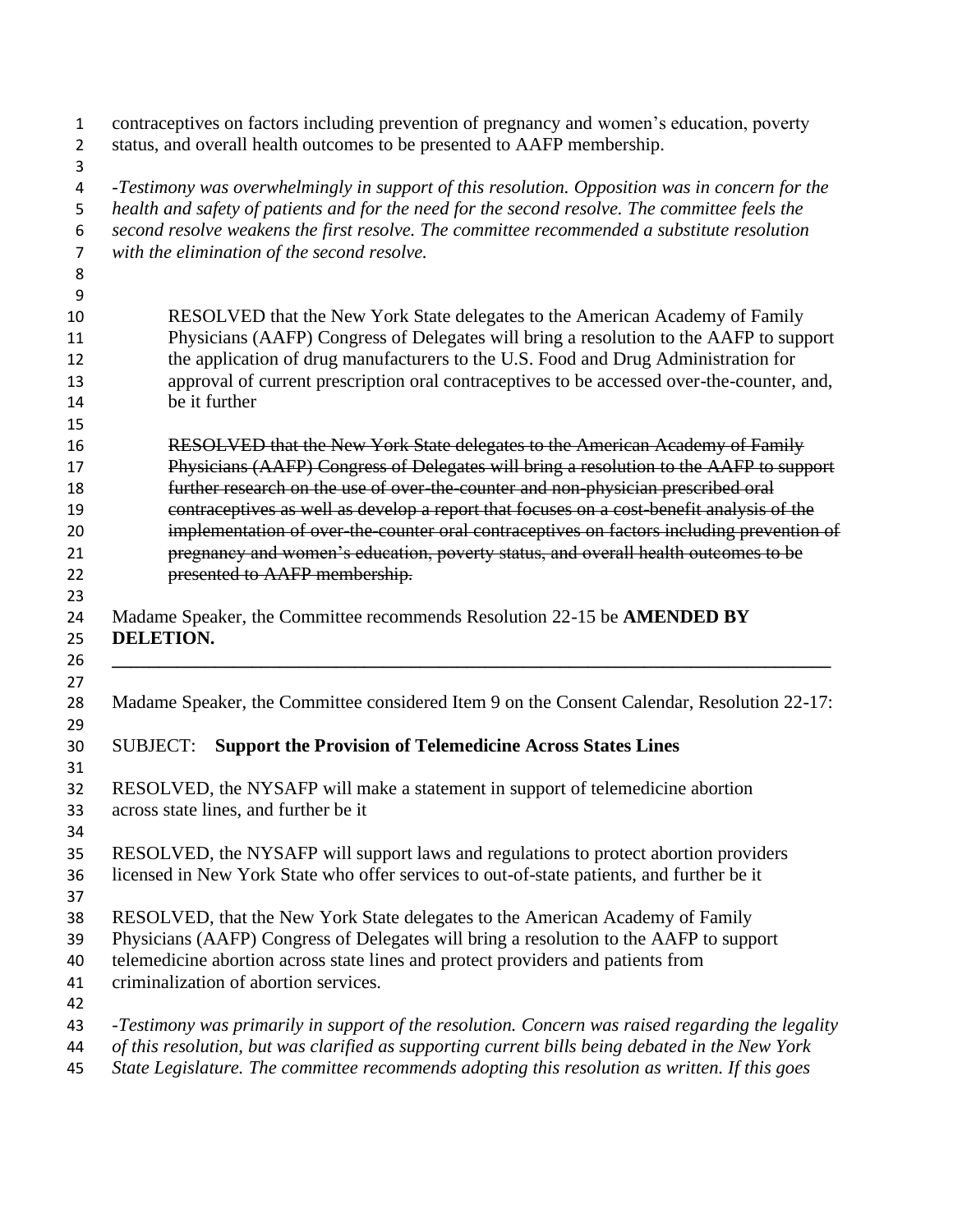| $\mathbf{1}$<br>$\overline{2}$    | forward to the AAFP we recommend changing the title to more accurately reflect the nature of<br>the resolution.                                                                                                                                                                                                                                                 |
|-----------------------------------|-----------------------------------------------------------------------------------------------------------------------------------------------------------------------------------------------------------------------------------------------------------------------------------------------------------------------------------------------------------------|
| 3<br>$\overline{\mathbf{4}}$<br>5 | Madame Speaker, the Committee recommends Resolution 22-17 BE ADOPTED                                                                                                                                                                                                                                                                                            |
| 6<br>$\overline{7}$<br>8          | Madame Speaker, the Committee considered Item 10 on the Consent Calendar, Resolution 22-<br>19:                                                                                                                                                                                                                                                                 |
| 9<br>10                           | <b>SUBJECT:</b><br><b>Opposing State Legislative Restrictions on FDA Approved Medications</b>                                                                                                                                                                                                                                                                   |
| 11<br>12<br>13<br>14              | RESOLVED, the New York State Academy of Family Physicians will oppose laws and<br>regulations that place restrictions on or allow criminalization for provision of medications<br>approved by the FDA, including medication abortion and gender-affirming care, and be it further                                                                               |
| 15<br>16<br>17<br>18<br>19        | RESOLVED, the New York State Academy of Family Physicians will support laws and<br>regulations to protect providers licensed in New York State who offer medication abortion,<br>gender-affirming care and other FDA approved medication treatments in New York State and<br>across state lines, and be it further                                              |
| 20<br>21<br>22<br>23<br>24        | RESOLVED that the New York State delegates to the American Academy of Family<br>Physicians (AAFP) Congress of Delegates will bring a resolution to the AAFP to oppose<br>laws and regulations that place restrictions on or allow criminalization for provision of<br>medications approved by the FDA, including medication abortion and gender-affirming care. |
| 25<br>26<br>27<br>28              | -Testimony was overwhelmingly in support of this resolution. This is an already existing AAFP<br>policy addressing these concerns. The committee agrees with this resolution and recommends<br>reaffirming this as existing policy.                                                                                                                             |
| 29<br>30<br>31<br>32              | Madame Speaker, the Committee recommends Resolution 22-19 BE REAFFIRMED AS<br><b>CURRENT POLICY</b>                                                                                                                                                                                                                                                             |
| 33<br>34<br>35<br>36              | Madame Speaker, the Committee considered Item 11 on the Consent Calendar, Resolution 22-<br>21:                                                                                                                                                                                                                                                                 |
| 37<br>38                          | <b>Oppose Segregation of Health Care by Insurance Status</b><br><b>SUBJECT:</b>                                                                                                                                                                                                                                                                                 |
| 39<br>40<br>41<br>42              | RESOLVED that the New York State delegates to the American Academy of Family Physicians<br>(AAFP) Congress of Delegates will bring a resolution to the AAFP to support the creation,<br>passage, or implementation of legislation or regulations restricting or prohibiting segregation<br>of healthcare on the basis of insurance status, and be it further,   |
| 43<br>44<br>45<br>46              | RESOLVED that the New York State Academy of Family Physicians collaborate with relevant<br>stakeholders in New York State to advocate for the desegregation of academic medical<br>centers, ending of separate or unequal care to patients on the basis of insurance status and                                                                                 |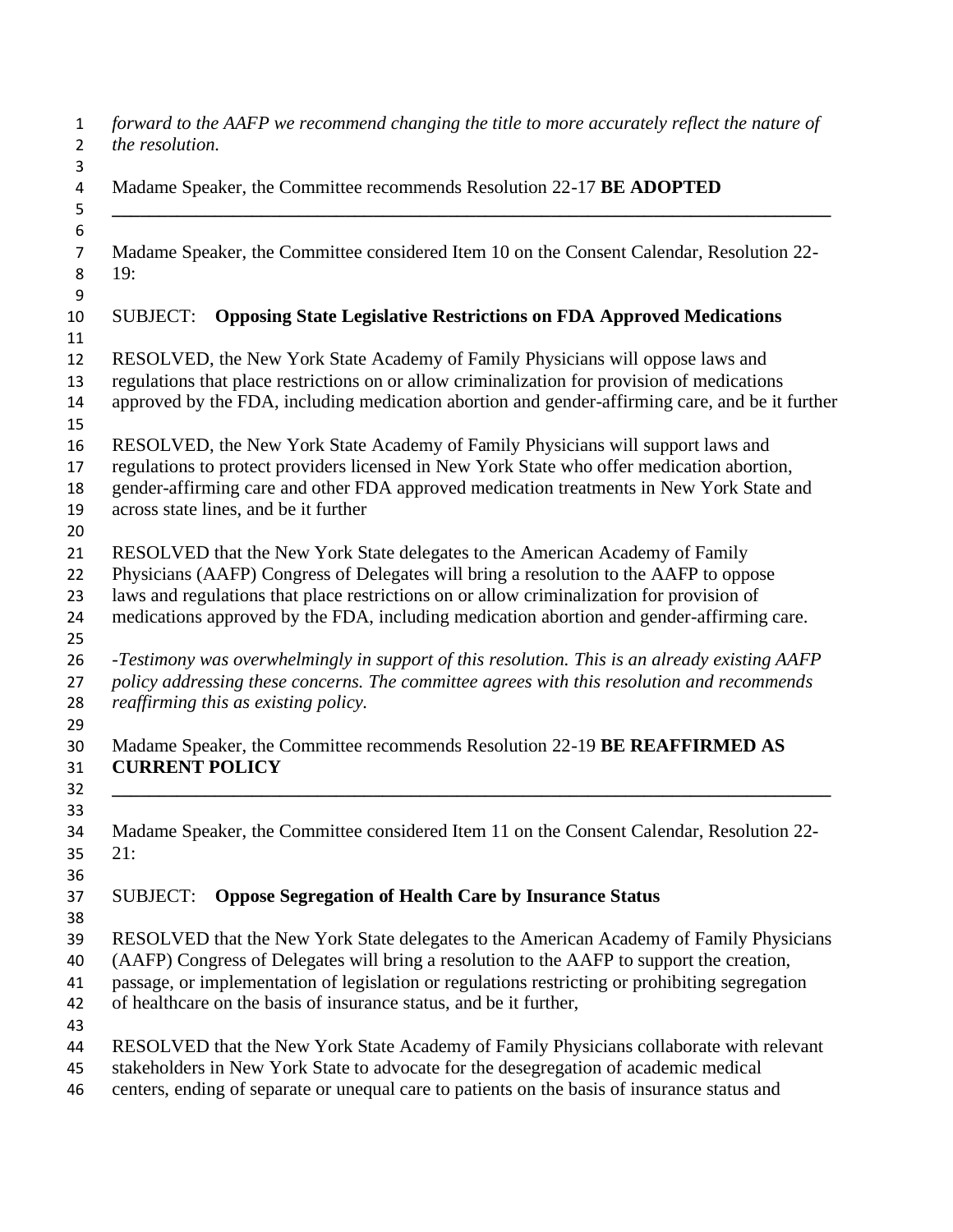| promoting policies that ensure that all patients are seen by the same doctors, at the same<br>locations, and at the same time, regardless of insurance status.                |
|-------------------------------------------------------------------------------------------------------------------------------------------------------------------------------|
|                                                                                                                                                                               |
| -Testimony was overwhelmingly in support of this resolution. Opposition was in concern for the                                                                                |
| impact of this on private practices, although the committee determined that the focus of this                                                                                 |
| resolution was hospitals and academic medical centers. The first resolution did not reflect this                                                                              |
| and the committee recommends changing the language in both resolve clauses to add academic                                                                                    |
| medical centers and hospitals, to protect private and small group practices.                                                                                                  |
|                                                                                                                                                                               |
| RESOLVED that the New York State delegates to the American Academy of Family                                                                                                  |
| Physicians (AAFP) Congress of Delegates will bring a resolution to the AAFP to support                                                                                        |
| the creation, passage, or implementation of legislation or regulations restricting or                                                                                         |
| prohibiting segregation of healthcare on the basis of insurance status, in hospitals and<br>academic medical centers and protect private and small group practices, and be it |
| further,                                                                                                                                                                      |
|                                                                                                                                                                               |
| RESOLVED that the New York State Academy of Family Physicians collaborate with                                                                                                |
| relevant stakeholders in New York State to advocate for the desegregation of academic                                                                                         |
| medical centers <i>and hospitals</i> , ending of separate or unequal care to patients on the basis                                                                            |
| of insurance status and promoting policies that ensure that all patients are seen by the                                                                                      |
| same doctors, at the same locations, and at the same time, regardless of insurance status.                                                                                    |
| <b>RESOLUTION.</b>                                                                                                                                                            |
| Madame Speaker, the Committee considered Item 11 on the Consent Calendar, Resolution 22-<br>23L:                                                                              |
| <b>SUBJECT: THC Physician Protection</b>                                                                                                                                      |
| RESOLVED, the New York State Academy of Family Physicians adopt a policy that                                                                                                 |
| physicians should be shielded from liability arising from lawsuits related to medical                                                                                         |
| competency claims related to marijuana impairment when providing usual and                                                                                                    |
| customary medical treatment, and be it further                                                                                                                                |
| RESOLVED, the New York State Academy of Family Physicians advocate for liability                                                                                              |
| protections from lawsuits related to medical competency claims related to marijuana                                                                                           |
| impairment when providing usual and customary medical treatment.                                                                                                              |
|                                                                                                                                                                               |
| -Testimony was in opposition to this resolution as the focus was unclear on whether this was                                                                                  |
| focusing on physicians or patients, and legal concerns existing in either direction. The committee                                                                            |
| recommends not adopting this resolution.                                                                                                                                      |
|                                                                                                                                                                               |
| Madame Speaker, the Committee recommends Resolution 22-21 NOT BE ADOPTED                                                                                                      |